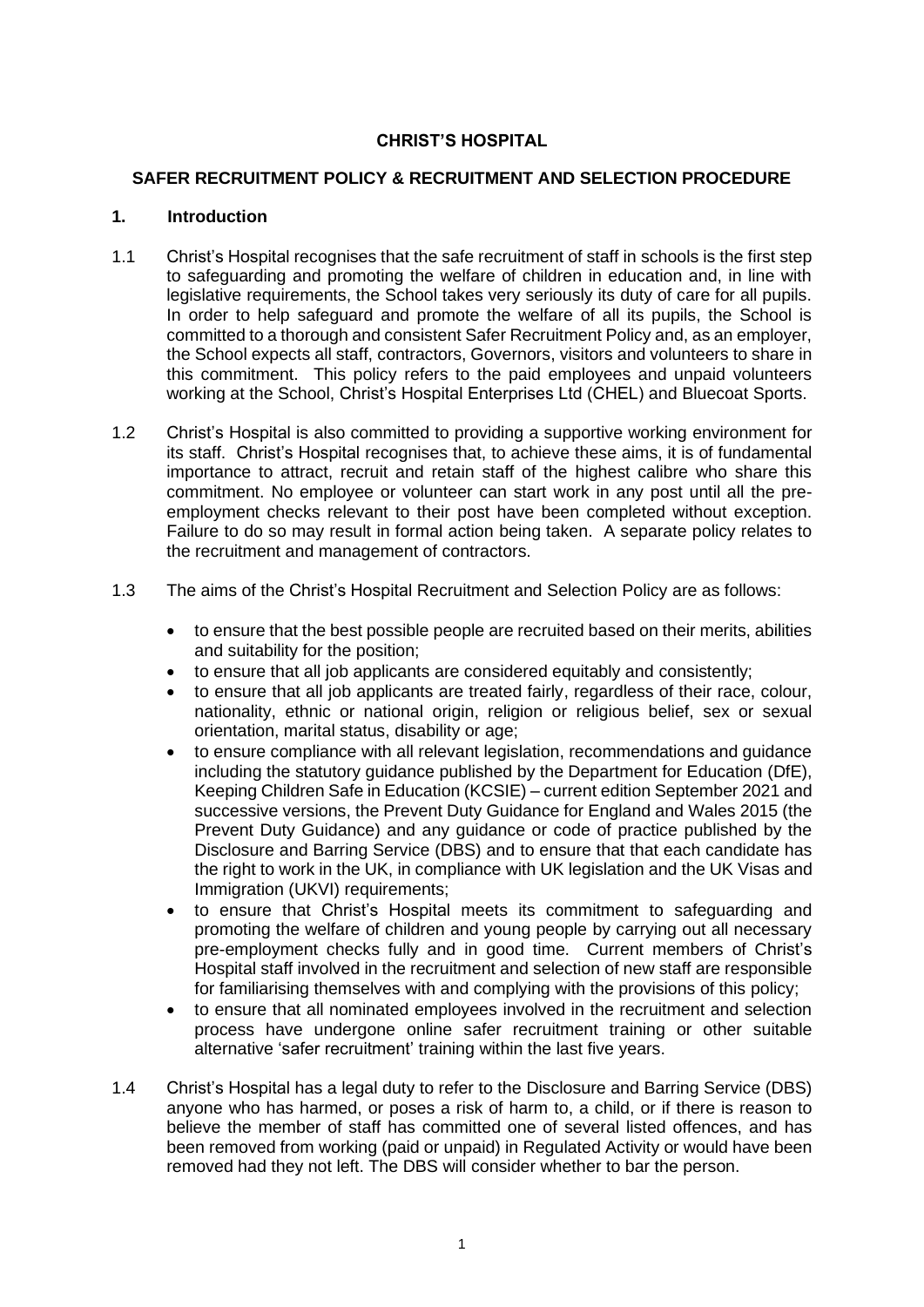- 1.5 Data protection: The data collected as part of the recruitment process will be confidential and will be processed for the purposes of staff selection. The successful applicant's data will be held in their personal record. Further information is available in the Christ's Hospital Privacy Notice available on the intranet or the School's website.
- 1.6 The recruitment and selection process will ensure the identification of the person best suited to the job at the School based on the applicant's abilities, qualification, experience and merit as measured against the job description and person specification.
- 1.7 The recruitment and selection of staff will be conducted in a professional, timely and responsive manner and in compliance with current employment legislation, and relevant safeguarding legislation and statutory guidance. If a member of staff involved in the recruitment process has a close personal or familial relationship with an applicant, they must declare it as soon as they are aware of the individual's application and avoid any involvement in the recruitment and selection decision-making process.

### **2. Definitions**

- 2.1 **Barring check** this is a check conducted by the Disclosure and Barring Service that is additional to the enhanced disclosure that includes, for a children's check, a check of the DBS Children's Barred List and/or for an adult check, a check of the DBS Adults' Barred List. It is also possible to check if an individual is on the Barred List through the Department for Education – Employment Services portal.
- 2.2 **Contractor** this is an individual who undertakes work at Christ's Hospital irrespective of whether it is on a long term or short-term basis, under a contract for services. They are not on the payroll of Christ's Hospital, but they are on the payroll of the organisation that employs them, or they are self-employed.
- 2.3 **Criminal records check** this is a check conducted by the Disclosure and Barring Service, see enhanced disclosure and barring check.
- 2.4 **Early years** this applies to children from birth to 31 August in the academic year in which they become five.
- 2.5 **Employee** this is an individual who works at Christ's Hospital and is on the payroll. This includes full and part time staff, on permanent, fixed term, casual or temporary contracts.
- 2.6 **Enhanced disclosure** a check conducted by the Disclosure and Barring Service, that includes a check of the Police National Computer records plus other information held by police such as interviews and allegations. This information must be relevant to the sector/role for which the disclosure is requested and be approved by the police for inclusion on the certificate.
- 2.7 **Regulated Activity** The Department for Education (DfE) has defined Regulated Activity as "A person will be in 'Regulated Activity' if as a result of their work they:
	- will be responsible, on a regular basis, in any setting for the care or supervision of children; or
	- will regularly work in a school or college at times when children are on school or college premises (where the person's work requires interaction with children,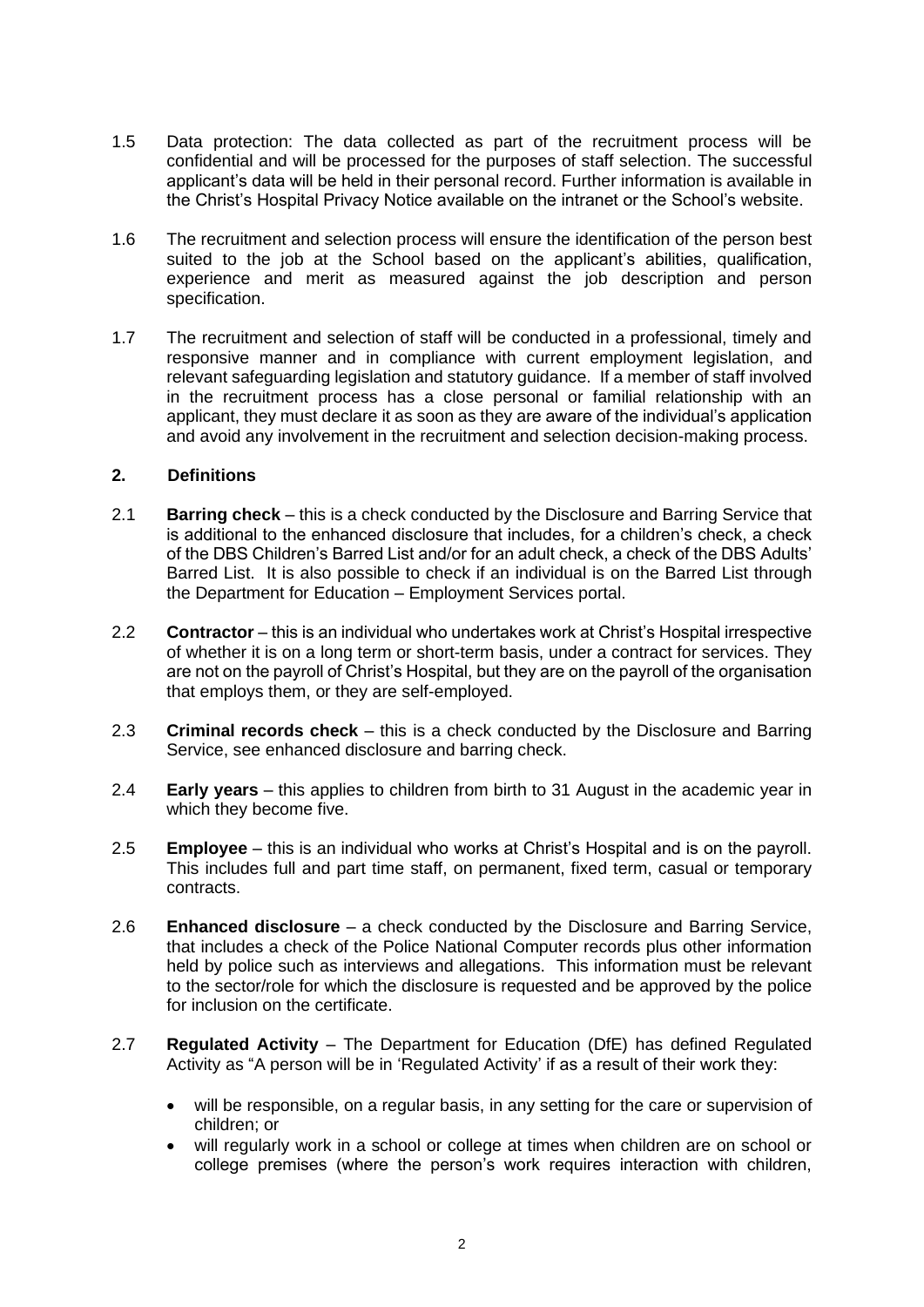whether or not the work is paid (unless they are a supervised volunteer), or whether the person is directly employed or employed by a contractor); or

• in a college, will regularly come into contact with children under 18 years of age."<sup>1</sup>

In a school a supervised volunteer who regularly teaches or looks after children is not in Regulated Activity.

2.8 **Volunteer** – this is an individual who undertakes work at Christ's Hospital but is not paid for doing so.

### **3. Recruitment and selection procedure**

- 3.1 No recruitment should commence without the [Recruitment Request](http://intranet/HR/_layouts/WordViewer.aspx?id=/HR/Standard%20Forms/Recruitment%20Request%20Authorisation%20Rev%20Oct%202016.doc&Source=http%3A%2F%2Fintranet%2FHR%2FStandard%2520Forms%2FForms%2FAllItems%2Easpx&DefaultItemOpen=1) Authorised Signatory Form being completed and returned to HR – See Appendix A for copy of form and details of staff involved in the recruitment process.
- 3.2 All applicants for employment (which includes permanent, temporary or contracting staff and may involve volunteers) are required to complete an application form providing information about their academic and employment history and their suitability for the role. Incomplete application forms will be considered as presented and applicants are only given the opportunity to complete them more fully in exceptional circumstances.
- 3.3 Curriculum vitae will not normally be accepted in place of the completed application form but may be submitted in addition. The requirement of an application form is to ensure a consistent approach in the collation of data applicable to the role and to avoid any risk of discrimination.
- 3.4 A job description and person specification for the role will normally be made available to applicants. Applicants may then be invited to attend a formal interview at which their relevant skills and experience will be discussed in more detail.
- 3.5 The recruitment process must include a person who has completed the NSPCC 'Safer Recruitment in Education' training or equivalent in the period of not more than five years prior to the recruitment process starting. The minimum recruitment process that will satisfy the requirements of all regulatory bodies and the inspectorate is an interview and meeting with HR to ensure necessary pre-employment checks are carried out. In some cases, work-based assessments or equivalent will be required. For hiring managers, please refer to Appendix B for the Recruitment Process Map and Appendix C for supporting notes. This gives more detail on the application process, short-listing candidates, interviews and assessments and the selection decision.

### **4. Pre-employment Checks**

1

- 4.1 This section sets out the requirements of checks to be made on those wishing to be employed as either a member of staff or a volunteer at Christ's Hospital.
- 4.2 In accordance with the requirements of the DfE, Independent Schools Standards Regulations, and Boarding Schools National Minimum Standards, Christ's Hospital carries out several pre-employment checks in respect of all prospective employees.

[https://assets.publishing.service.gov.uk/government/uploads/system/uploads/attachment\\_data/file/550197/Regul](https://assets.publishing.service.gov.uk/government/uploads/system/uploads/attachment_data/file/550197/Regulated_activity_in_relation_to_children.pdf) [ated\\_activity\\_in\\_relation\\_to\\_children.pdf](https://assets.publishing.service.gov.uk/government/uploads/system/uploads/attachment_data/file/550197/Regulated_activity_in_relation_to_children.pdf) 2012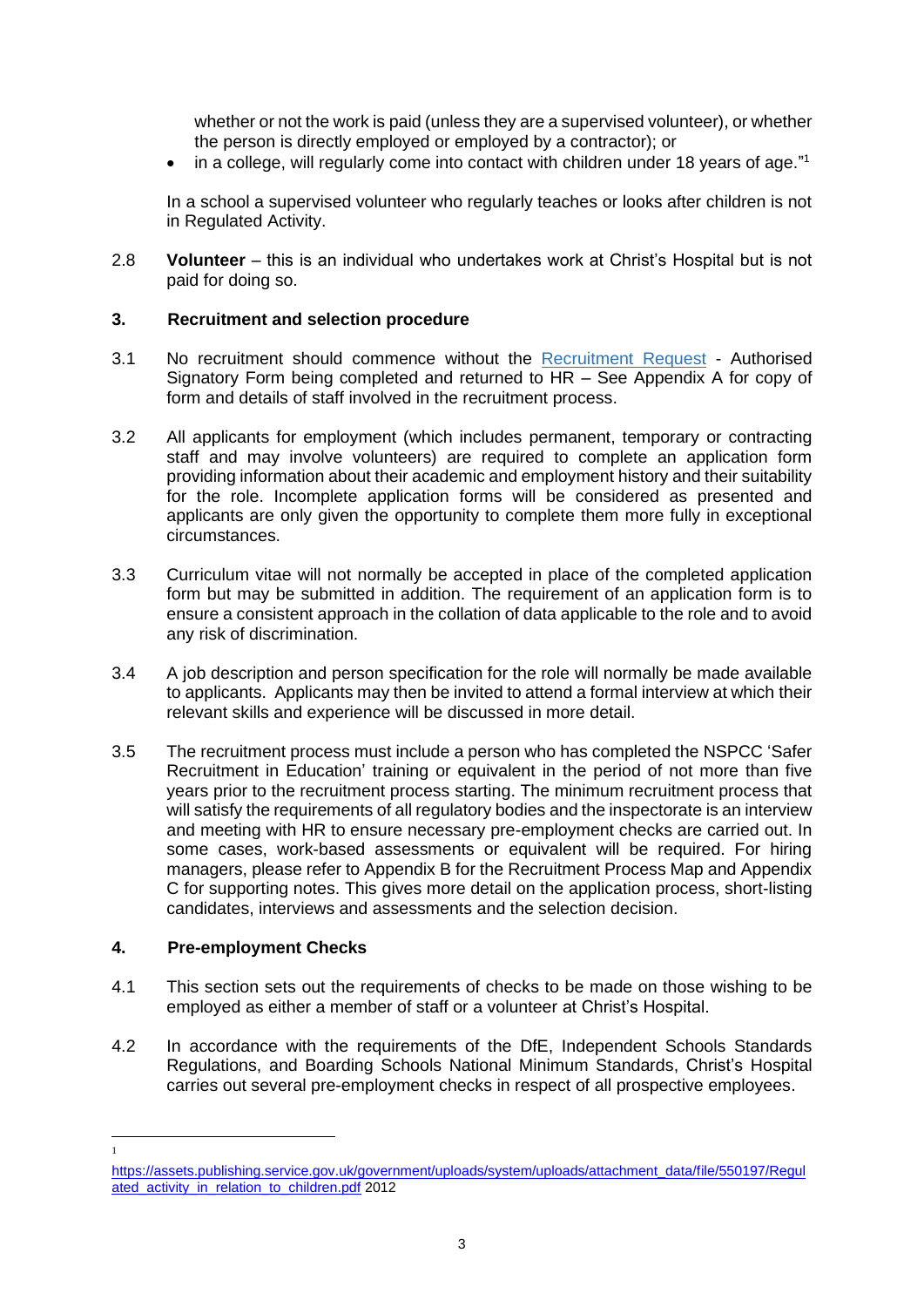- 4.3 Any offer of employment will be conditional on the following:
	- a. the agreement of a mutually acceptable start date and signature of a contract incorporating the School's standard terms and conditions of employment.
	- b. verification of identity and address and evidence that the candidate has the right to work in the UK, in compliance with UK legislation and the UKVI requirements (HR can provide further guidance).
	- c. Receipt of two references (ideally both of which will be from the applicant's most recent employers) which Christ's Hospital considers satisfactory.
	- d. Receipt of an Enhanced Disclosure, with, where appropriate, a barring check, from the Disclosure and Barring Service with which Christ's Hospital is satisfied, and where relevant, the necessary overseas documentation (details in the Recruitment Process Map, Appendix C).
	- e. Satisfactory medical clearance following review of a pre-employment questionnaire by the School's occupational health advisors. This is not normally required for volunteers unless indicated by the volunteer role.
	- f. Receipt of a satisfactory check confirming that any individual to be employed as a teacher is not subject to a prohibition order issued by the Secretary of State, a sanction or restriction imposed by the General Teaching Council for England (GTCE), or any restriction or sanction imposed by any international professional regulating authority.
	- g. Verification of the applicant's professional qualifications as appropriate.
	- h. Successful completion of an agreed probationary period, confirmed in writing.
	- i. If the individual is involved with the management of Christ's Hospital, receipt of a satisfactory check confirming that the individual is not subject to a prohibition order issued by the Secretary of State. Appendix D sets out the roles that the organisation considers are within the criterial of Management of Independent Schools as defined by the DfE.
	- j. Where appropriate, confirmation that the applicant is not disqualified from working in connection with early or later years provision.

### **4.4 Verification of identity, qualifications and right to work in the UK**

- 4.4.1 All applicants who are invited to a formal interview will be required to bring evidence of their identity including their birth certificate, qualifications and their right to work in the UK to the HR department.
- 4.4.2 These documents will be used to satisfy the requirements of:
	- UKVI to prove the individual's right to work in the UK,
	- DBS to prove the identity of the individual to proceed with an Enhanced DBS check,
	- qualifications to prove the individual is qualified for the role they have applied for.
- 4.4.3 If the individual is unable to satisfactorily meet these requirements, any conditional job offer made will be withdrawn.
- 4.4.4 Full details of the evidence required as proof of identity for the purposes of the DBS and of evidence of the right to work in the UK are given in Appendix E.
- 4.4.5 All professional posts will require proof of professional qualifications and status.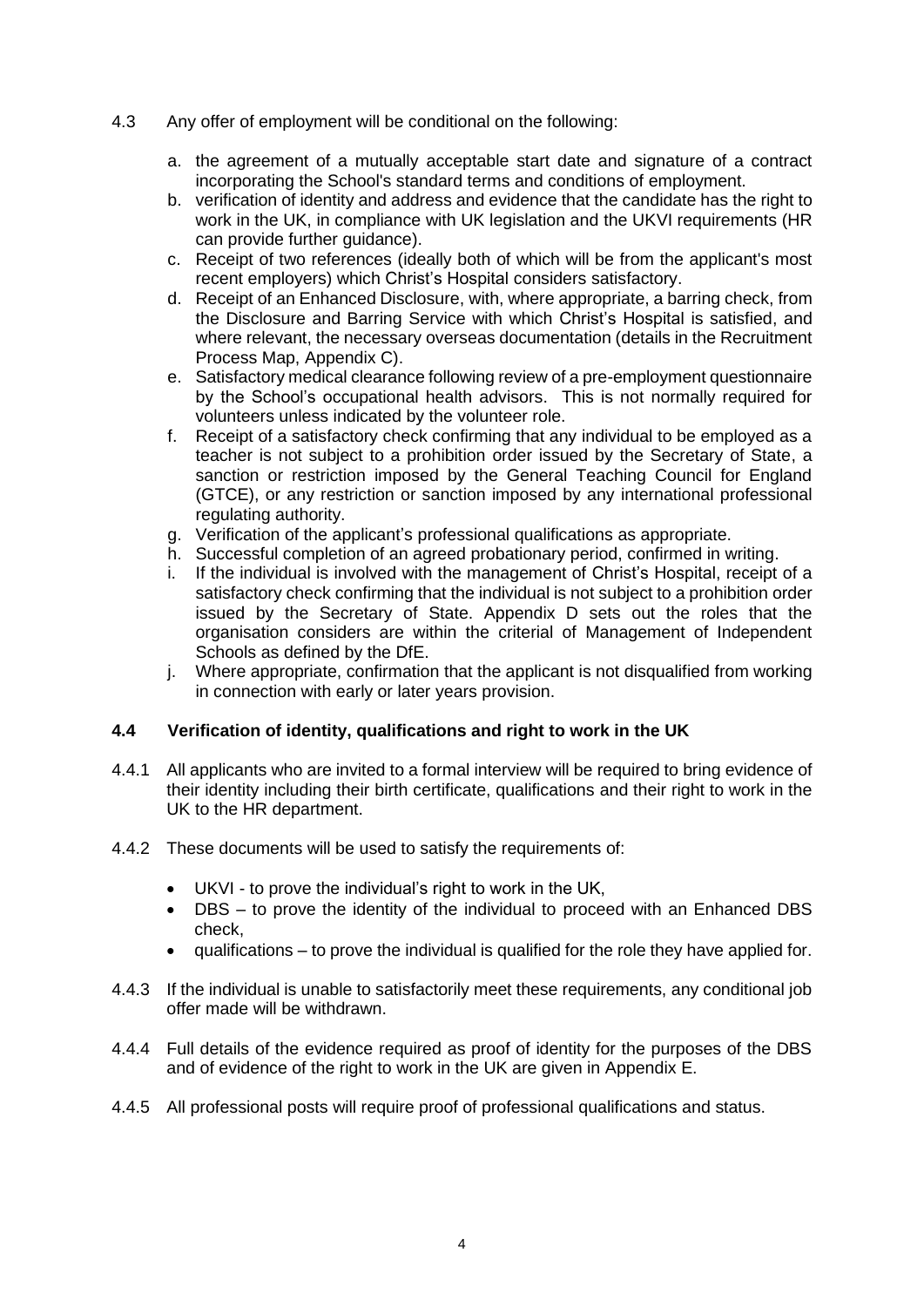4.4.6 Where an applicant has changed their name by deed poll or any other mechanism (e.g., marriage, adoption, statutory declaration) they will be required to provide documentary evidence of the change. The DBS offers a confidential checking service for transgender applicants in accordance with the Gender Recognition Act 2004. This is known as the sensitive applications route and gives transgender applicants the choice not to have any gender or name information disclosed on their DBS certificate that could reveal a previous identity. More information is available here: [https://www.gov.uk/guidance/transgender-applications.](https://www.gov.uk/guidance/transgender-applications)

#### **4.5. References**

- 4.5.1 All offers of employment will normally be subject to the receipt of a minimum of two satisfactory references, ideally both of which are from the applicant's most recent employers. If this is not possible, the applicant should give a suitable professional referee. Character references or university/college/school references will be taken up where professional references are impossible to obtain (e.g., for those leaving education with limited work history). A referee cannot be a relative or someone known to the applicant solely as a friend.
- 4.5.2 If an applicant has previously worked in an environment with children, but is not currently working with them, a reference will be sought from this source irrespective of whether this was their most recent employer.
- 4.5.3 All referees will be asked whether they believe the applicant is suitable for the job for which they have applied and whether they have any reason to believe that the applicant is unsuitable to work with children. The referee will be asked to confirm:
	- the applicant's dates of employment, salary, job title/duties, reason for leaving (if known), performance and disciplinary record;
	- whether the applicant has ever been the subject of disciplinary procedures;
	- whether the applicant has ever been involved in issues related to the safeguarding and welfare of children (including any in which a disciplinary sanction has expired);
	- whether the applicant has ever been involved with extremism:
	- whether any allegations or concerns have been raised about the applicant that relate to the safeguarding and welfare of children or young people or behaviour towards children or young people.
- 4.5.4 Christ's Hospital will only accept references obtained directly from the referee and it will not rely on references or testimonials provided by the applicant or on open references or testimonials.
- 4.5.5 Christ's Hospital will compare all references with any information given on the application form. Any discrepancies, gaps, or inconsistencies in the information will be taken up with the applicant before any appointment is confirmed.
- 4.5.6 Should Christ's Hospital assess it as appropriate, or there are concerns regarding any reference it receives, Christ's Hospital may decide to contact a referee by telephone to verify the source of the reference.

### **4.6 Disclosure and Barring Service (DBS)**

4.6.1 Due to the nature of its work, Christ's Hospital applies for enhanced criminal record certificates from the DBS in respect of prospective staff members. A satisfactory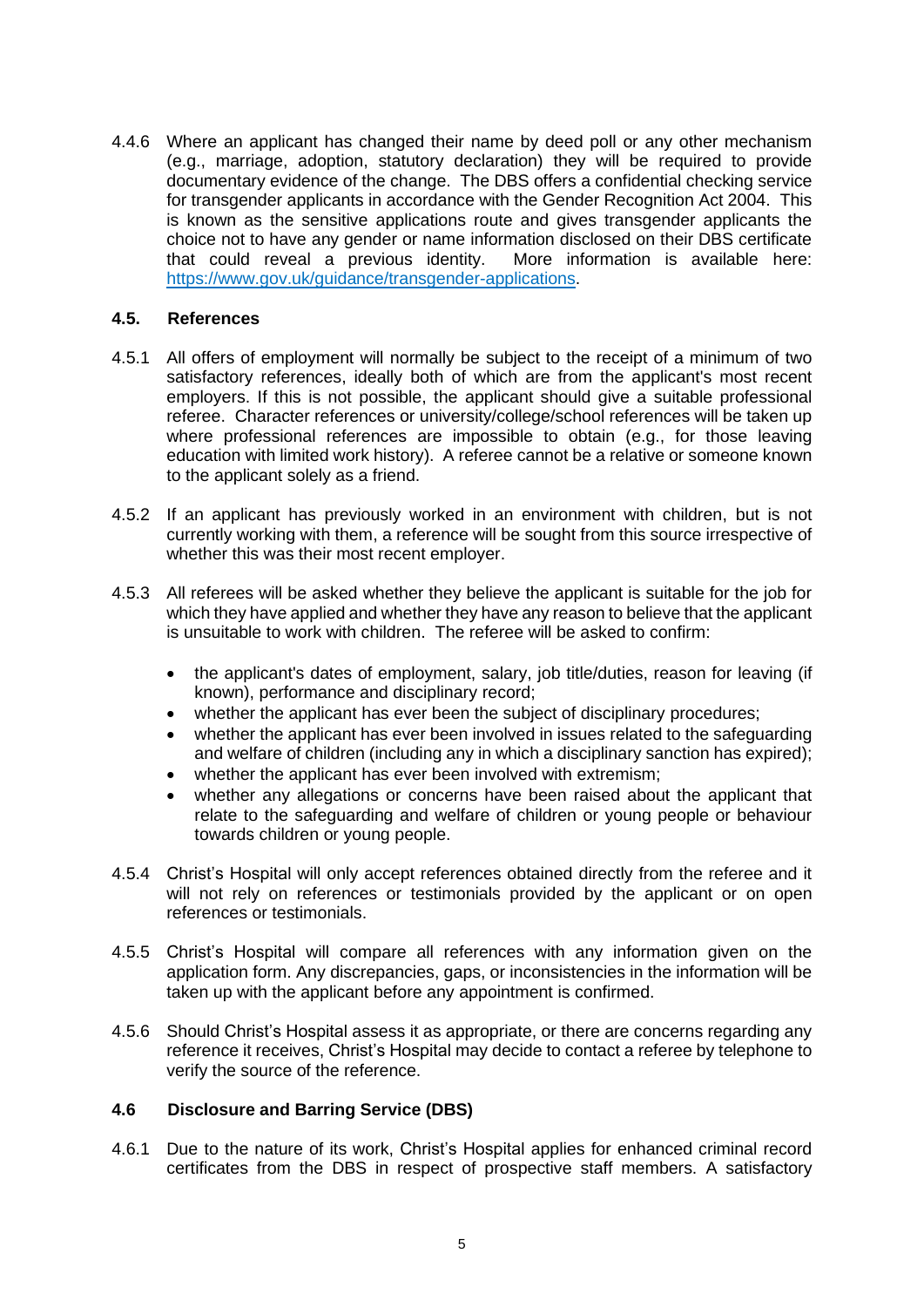enhanced disclosure is required for all eligible posts at Christ's Hospital. Where the individual will be engaged in a role that deemed to be 'Management of an Independent School', appropriate additional checks will be made. See appendix D for relevant roles.

- 4.6.2 An enhanced DBS disclosure will contain details of all convictions on record including current and spent convictions (including those which are defined as "spent" under the Rehabilitation of Offenders Act 1974) together with details of any cautions, reprimands or warnings held on the Police National Computer. If the individual is applying for a position in Regulated Activity the enhanced disclosure with barring check will also reveal whether they are barred from working with these vulnerable groups by virtue of inclusion on the lists of those considered unsuitable to work with vulnerable groups maintained by the DBS. It may also contain non-conviction information from local police records which a chief police officer thinks may be relevant in connection with the matter in question.
- 4.6.3 Provided the check raises no concerns, all applicants using the Update Service and with a portable DBS certificate will have the details checked and verified online, however they may be subject to a new enhanced DBS check. This procedure will be undertaken in line with current DBS guidance.
- 4.6.4 Where the Update Service is used to check an Enhanced DBS Disclosure, an up-todate barring check will also be undertaken.
- 4.6.5 In the event of an enhanced disclosure with barring check not being received in advance of a member of staff commencing work in Regulated Activity, a separate barring list check must be undertaken before the individual starts work.

## **4.7 Starting work pending receipt of the DBS disclosure**

- 4.7.1 If there is a delay in receiving a DBS disclosure and there will be a significant detriment to the School if the individual is unable to start work, subject to the consent of the Head Teacher for all academic appointments, and the Chief Operating Officer for support and CHEL roles, a staff member may start work pending the checking and verification of the DBS Enhanced Disclosure and providing that all other vetting checks have been completed and are satisfactory, including the barring check. The employee may start work on the strict understanding that they do not have unsupervised access to children. To ensure this, staff must either follow the Buddy Process (Appendix F) OR a risk assessment must be carried out. All staff who have not received their DBS disclosure must be adequately supervised during this time. A "Supervision Record" must be completed by the line manager detailing how the new staff member will be supervised during this time and by whom, authorised by a member of SLT and returned to HR for the personal file. Arrangements must be reviewed and documented every two weeks. This documentation must be submitted to HR to note on the Single Central Register.
- 4.7.2 Once the DBS disclosure has been received by the HR department, HR will inform the line manager and relevant SLT members. HR will record the information on the Single Central Register.
- 4.7.3 If a criminal record Disclosure Certificate is received that contains a disclosure and is unsatisfactory, a thorough documented risk assessment will be carried out and a meeting held with the individual. For all academic appointments, this meeting will be with the Deputy Head (Staff); for support and CHEL roles the Chief Operating Officer<sup>2</sup> in conjunction with the HR Manager and for Bluecoat Sports the General Manager in

<sup>2</sup> Or nominated appropriate representative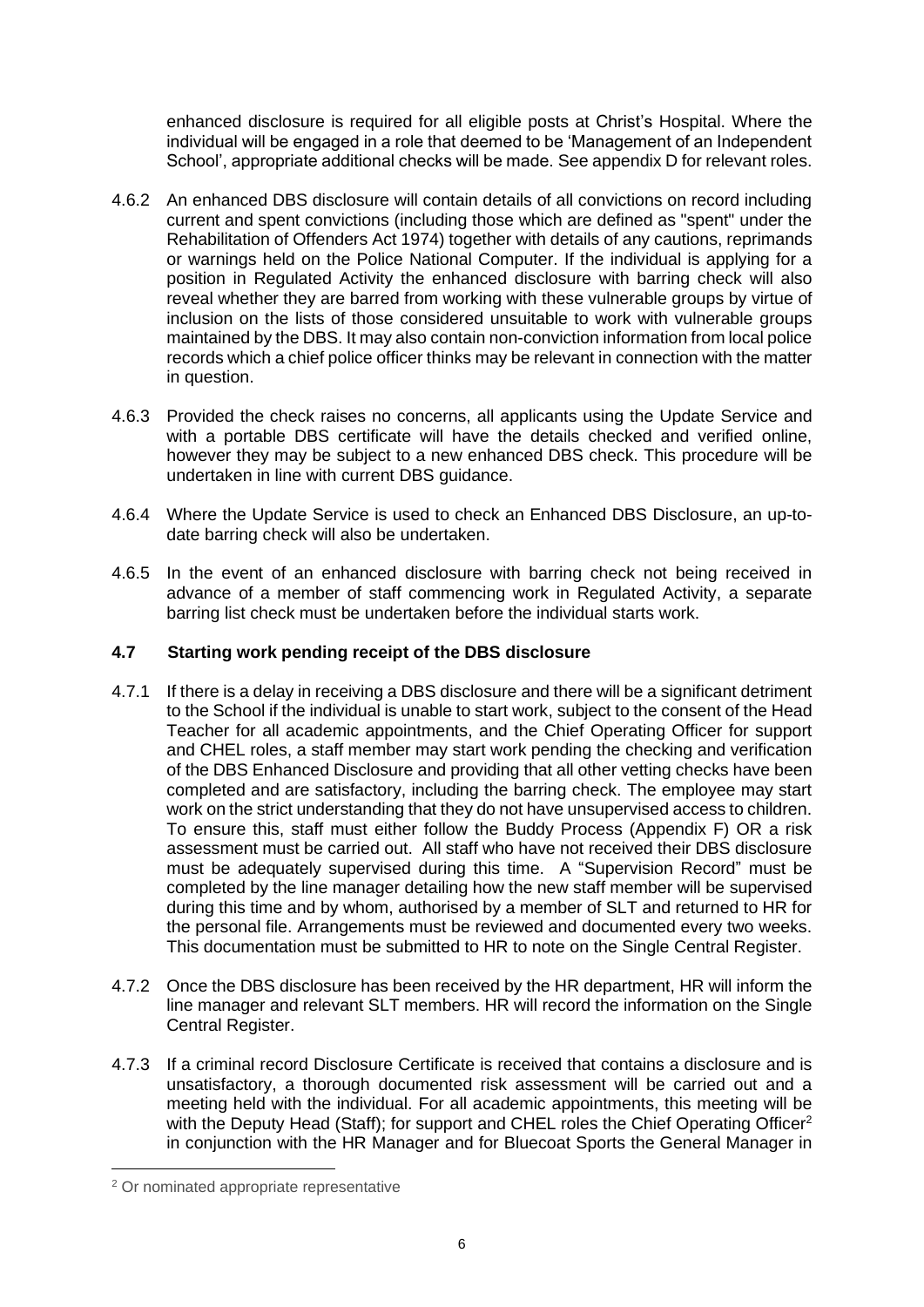conjunction with the HR Manager (BCS) (and the HR Manager for the School and/or COO if appropriate). The Deputy Head, Chief Operating Officer and General Manager respectively will make the decision whether to appoint the individual or not, based on the information disclosed at application stage and on the risk assessment. The outcome of any meeting will be placed on the individual's file.

4.7.4 Applicants with periods of overseas residence for three months or longer during the preceding ten years and those with little or no previous UK residence will also be asked to apply for the equivalent of a disclosure. This should include a Certificate of Good Conduct/Police Clearance which may be obtained from the country of residence by the applicant. They may also be required to provide a certified translation of the certificate, which may need to be validated by their embassy. Additionally, they will be required to undertake an enhanced DBS check.

## **4.8 Medical assessment**

4.8.1 In order to assess an individual's medical fitness to undertake the role they have been offered, all candidates are required to complete the School's occupational health advisor's pre-employment medical questionnaire. Further assessment (telephone call or face to face appointment) by an occupational health doctor or nurse may be needed, depending on the information provided on the questionnaire, before the candidate is deemed medically fit to perform the role.

## **4.9 Role specific requirements**

4.9.1 Some roles may have specific requirements upon which an offer of employment is conditional. For example, teaching staff will be expected to provide evidence of relevant subject and teaching qualifications and nursing staff will be expected to provide evidence of qualifications and NMC registration. Details of any specific requirements will be established at the start of the recruitment process including whether the individual is subject to a prohibition, sanction or restriction imposed by the DfE, or authorised agent or any EU/EEA equivalent restriction. Roles that may be relevant are teaching roles and those involved with early years provision.

# **4.10 Probationary period**

4.10.1 All new employees at Christ's Hospital will be subject to a probationary period. Length of probation will vary according to the role. All probationary periods will be reviewed periodically by the line manager. Confirmation of whether a probationary period has been successfully passed will be put in writing.

# **4.11 Previous employment history**

4.11.1 All applicants will need to provide a full employment and education history from the date of the end of their full-time education to the date of their application. Any gaps for whatever reason (e.g., maternity leave, unemployment, imprisonment, etc.) must be fully accounted for. Any history that is contradictory or incomplete will be followed up and a record made of the outcome.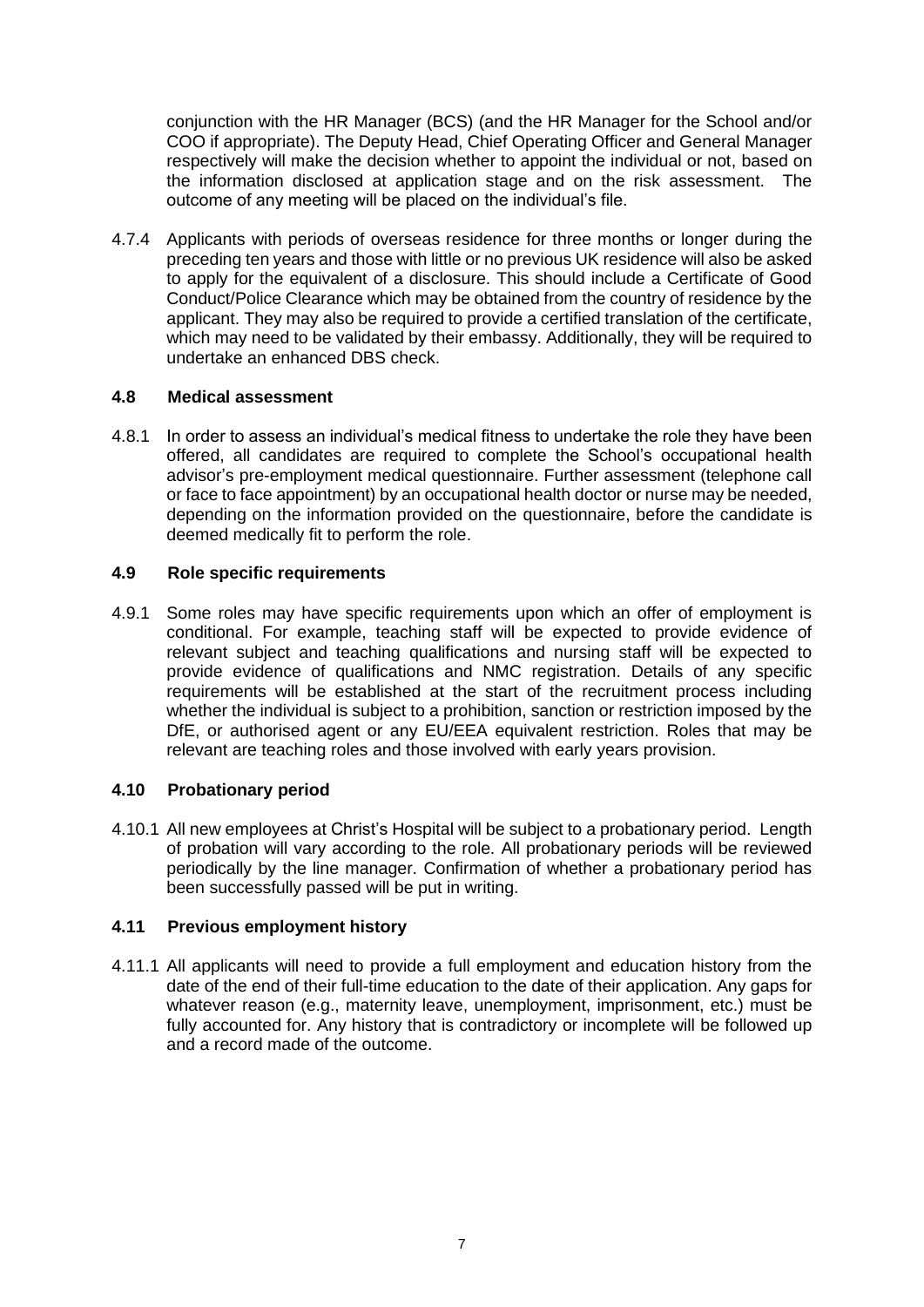# **4.12 Early years - disqualification by association**

4.12.1 All employees engaged in early years education will need to complete a declaration on appointment and in each subsequent year confirming that they are not disqualified by association from working in early years provision.

## **4.13 Single Central Register**

4.13.1 Christ's Hospital will maintain a Single Central Register (SCR) of employment checks in line with regulatory requirements.

### **5. Recruitment of ex-offenders**

- 5.1 Christ's Hospital will not unfairly discriminate against any applicant for employment based on conviction or other details revealed. Christ's Hospital makes appointment decisions based on merit and ability. If an applicant has a criminal record this will not automatically debar them from employment within Christ's Hospital. Instead, each case will be decided on its merits in accordance with the objective assessment criteria set out below.
- 5.2 In view of the fact that all staff positions within Christ's Hospital perform "Regulated Activity" as defined by the Protection of Freedoms Act 2012, and were previously considered to be "regulated positions" within the meaning of the Protection of Children Act 1999, as amended by the Criminal Justice and Courts Services Act 2000, all applicants for employment must declare all previous convictions (including those which would normally be considered "spent" under the Rehabilitation of Offenders Act 1974). A failure to disclose a previous conviction may lead to an application being rejected or, if the failure is discovered after employment has started, this may lead to summary dismissal on the grounds of gross misconduct. A failure to disclose a previous conviction may also amount to a criminal offence depending on the nature of the conviction (see 5.3 and 5.4).
- 5.3 Under the relevant legislation, it is unlawful for Christ's Hospital to employ anyone who is barred from working with children. In addition, it will also be unlawful for Christ's Hospital to employ anyone who is the subject of a disqualifying order made on being convicted or charged with the following offences against children: murder, manslaughter, rape, other sexual offences, grievous bodily harm or other acts of violence.
- 5.4 It is a criminal offence for any person who is disqualified from working with children to attempt to apply for a position within Christ's Hospital. If Christ's Hospital:
	- receives an application from a disqualified person:
	- is provided with false information in, or in support of an applicant's application; or
	- has serious concerns about an applicant's suitability to work with children

it will report the matter to the police, the DBS and any other relevant authorities.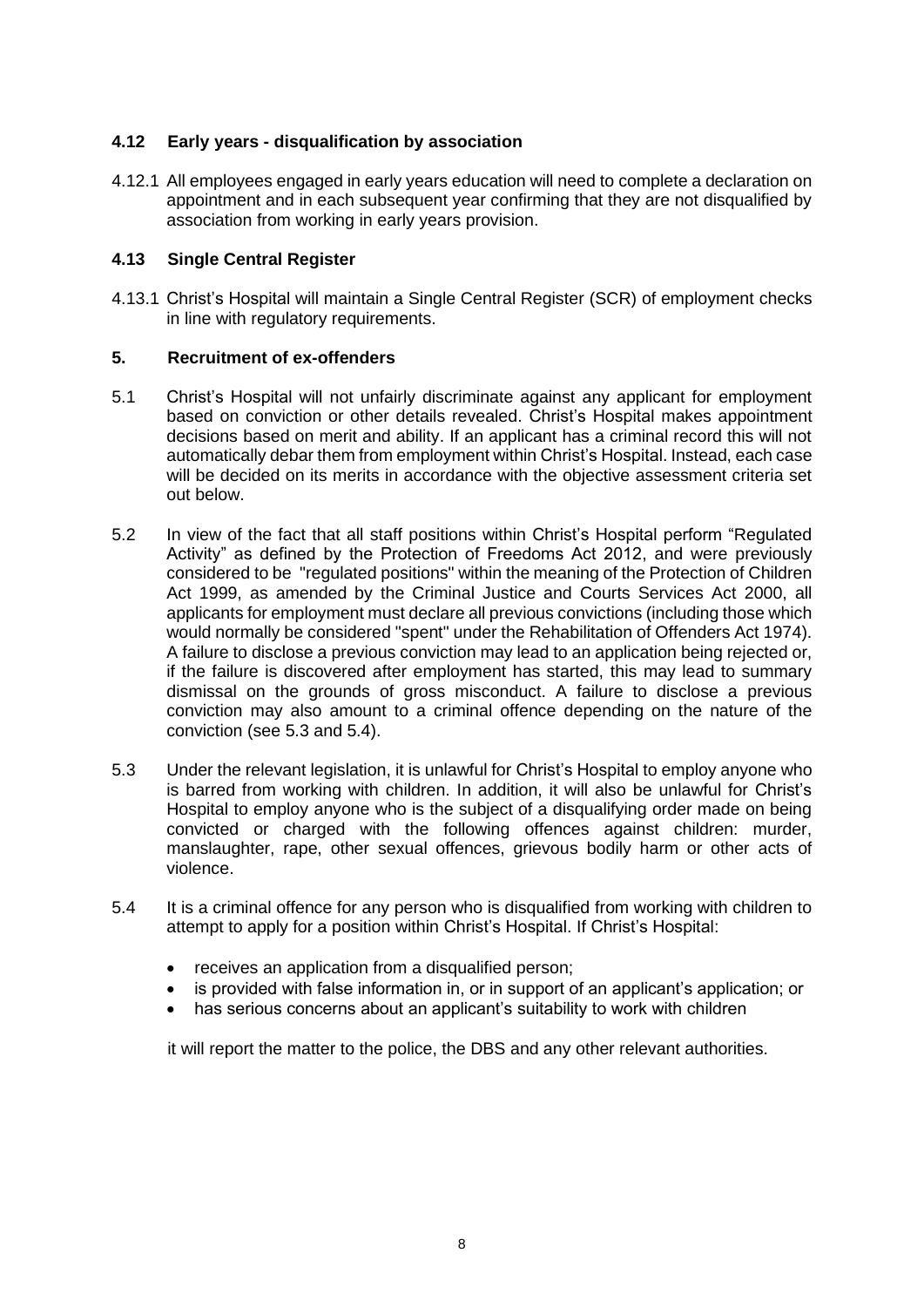- 5.5 It is Christ's Hospital's policy to consider it a high risk to employ anyone who has been convicted at any time of any the following offences:
	- murder, manslaughter, rape, other sexual offences, grievous bodily harm or other acts of violence;
	- class A drug related offences, robbery, burglary, theft, deception or fraud;
	- convicted of drink driving within the last ten years.

#### **6. Volunteers**

- 6.1 Line managers wishing to engage the services of a volunteer should speak to HR before starting any activity to recruit the volunteer.
- 6.2 Under no circumstances should a volunteer in respect of whom no checks have been obtained be left unsupervised or allowed to work in Regulated Activity.
- 6.3 For new volunteers in Regulated Activity who will regularly teach or look after children on an unsupervised basis or provide personal care on a one-off basis Christ's Hospital will obtain an enhanced DBS certificate with barred list check. In addition, depending on the nature of the role, Christ's Hospital will risk assess and consider what additional checks may be required. As well as considering which, if any, elements of the full battery of recruitment and vetting checks that are completed for employees should apply, Christ's Hospital will consider any contrary indications from Christ's Hospital community as to the individual's suitability.
- 6.4 For new volunteers not in Regulated Activity, Christ's Hospital will obtain an enhanced DBS certificate.
- 6.5 For existing volunteers who provide personal care, Christ's Hospital will consider obtaining an enhanced DBS certificate with barred list check.
- 6.6 For other existing volunteers who are unsupervised and continuing with their current duties, unless there is cause for concern Christ's Hospital will not request a DBS check with barred list check because the volunteer should already have been checked.
- 6.7 For existing volunteers not in Regulated Activity there is **no requirement** to request an enhanced DBS check. However, Christ's Hospital may choose to request one as it judges necessary but **may not** request a check of the barred list.
- 6.8 If a volunteer is not engaging in Regulated Activity, in addition to obtaining an enhanced DBS Certificate, Christ's Hospital will undertake a documented risk assessment and use professional judgement and experience to decide what other checks to undertake to be assured of the suitability and competence of the individual. The checks may include referees; an informal interview; and checking with the Christ's Hospital community for any concerns. In deciding what checks are required Christ's Hospital will consider:
	- the nature of the work with children:
	- what Christ's Hospital knows about the volunteer, including formal or informal information offered by staff, parents and other volunteers; and
	- whether the volunteer has other employment or undertakes voluntary activities where referees can advise on suitability.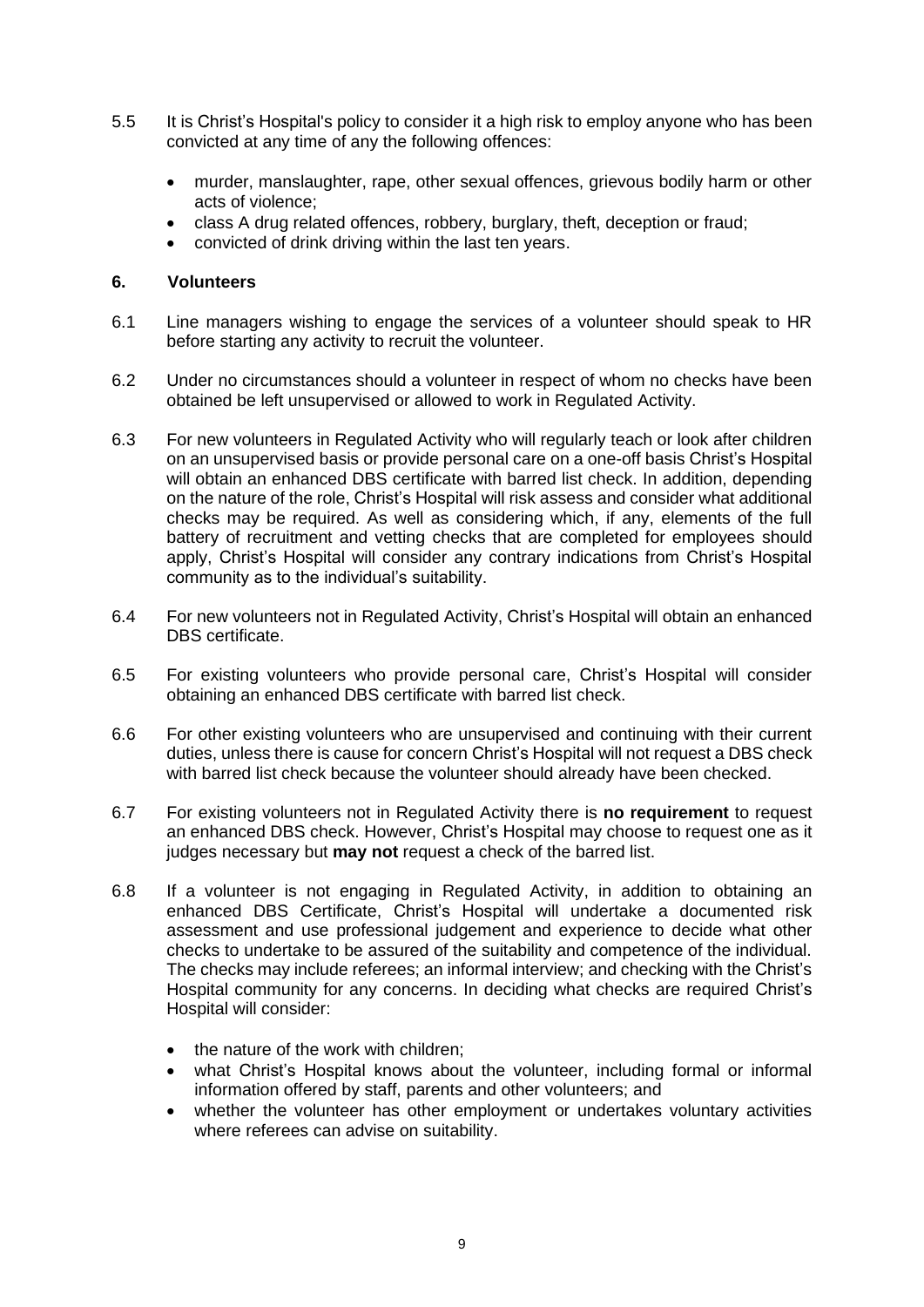- 6.9 The Protection of Freedoms Act 2012 amended the Safeguarding Vulnerable Groups Act 2006, removing supervised volunteers from Regulated Activity. The Secretary of State issued guidance to assist in deciding what level of supervision is required so that this exclusion would apply. If the volunteer is to be supervised while undertaking an activity which would be Regulated Activity if it was unsupervised, the statutory guidance must be followed. See Appendix G. The guidance issued following this change requires that:
	- there must be supervision by a person who is in Regulated Activity;
	- the supervision must be regular and day to day; and
	- the supervision must be "reasonable in all the circumstances to ensure the protection of children".
- 6.10 Christ's Hospital is not legally allowed to request a barred list check on a volunteer who, because they are supervised, is not in Regulated Activity.
- 6.11 New regular volunteers should have an enhanced disclosure. Christ's Hospital will decide what other checks to undertake to be assured of the suitability and competence of the individual; these may include: references; an informal interview; and checking with Christ's Hospital community for any concerns. Appendix I sets out the minimum standard of vetting checks that are required of volunteers.
- 6.13 'One-off' volunteers, for day outings, School concerts and so on would not require vetting checks, but they should not be unsupervised or undertaking any kind of personal care.
- 6.14 Existing volunteers should have been checked as required at the time of appointment. Christ's Hospital will consider obtaining a new check if there are concerns.
- 6.15 Regular visiting speakers would be subject to the same vetting regime as volunteers. (Visiting speakers are subject to the Visiting Speakers Policy contained in the Access, Visitors and Security Policy).
- 6.16 The school will maintain a record of the vetting checks conducted on the volunteer.

### **7. School governors - members of the Council of Christ's Hospital**

- 7.1 Members of the Council of Christ's Hospital (the Council; Council Members) are volunteers and are treated on the same basis as other volunteers, that is, an enhanced DBS check with barred list check should only be requested if they will be engaged in Regulated Activity. Christ's Hospital can request an enhanced DBS check without a barred list check on an individual as part of the appointment process. As a rule, members of the Council of Christ's Hospital are often seen as in a position of authority/trust, are not subject to robust supervision and consequently an enhanced DBS with barred list check will be obtained.
- 7.2 The Chair of the Council (the Treasurer) is deemed by the Independent Schools Inspectorate to be the Proprietor of the School. As a result, on appointment, the individual will be subject to further vetting checks by the Secretary of State, as set out in the Registration of Independent Schools Information Pack.
- 7.3 As these individuals are involved with the management of Christ's Hospital, their appointment is conditional upon receipt of a satisfactory check confirming that the individual is not subject to a prohibition order issued by the Secretary of State.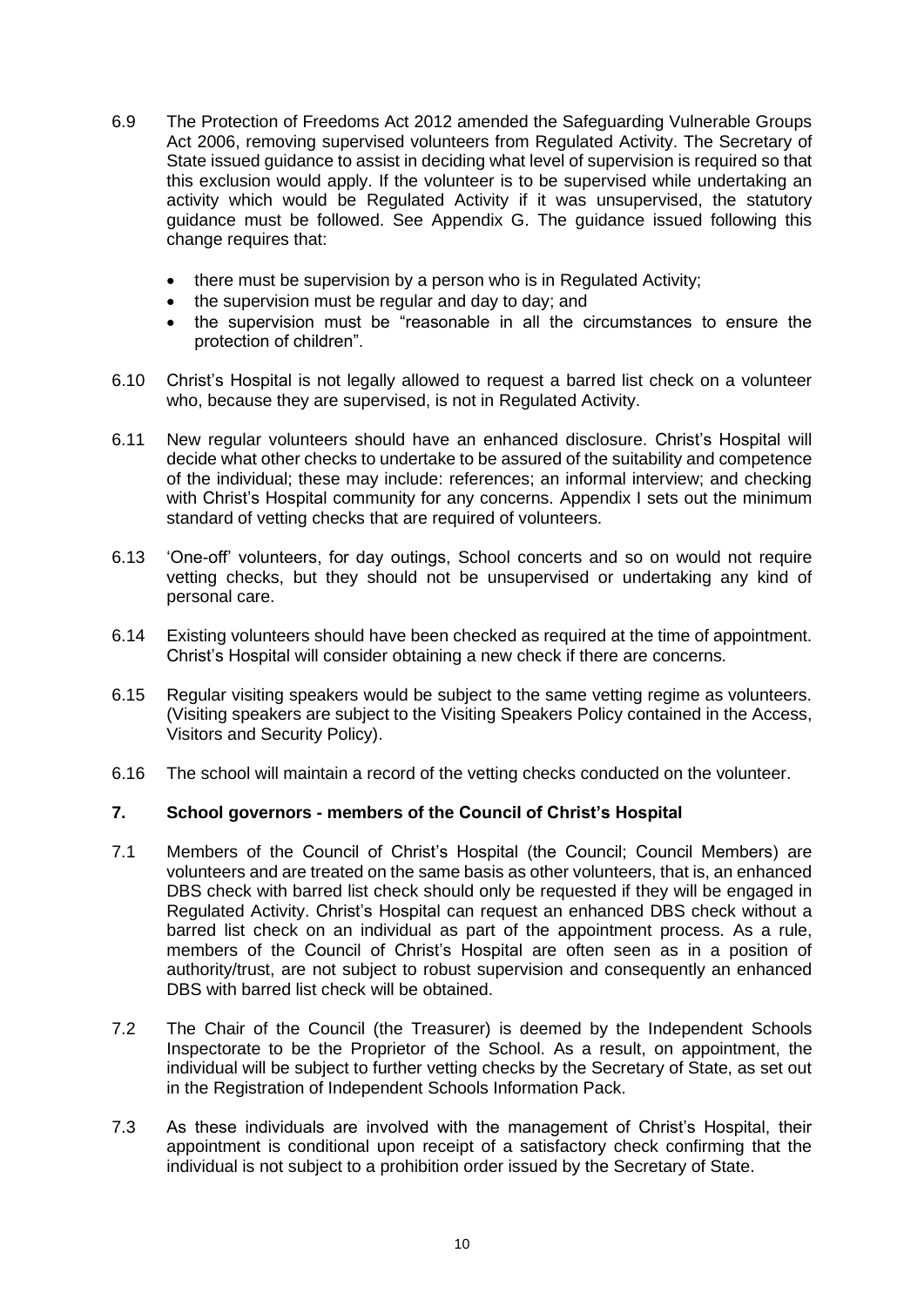- 7.4 Further checks as Christ's Hospital considers appropriate should be undertaken where, by reason of the individuals living or having lived overseas for more than three months in the past 10 years, obtaining an enhanced DBS check is not sufficient to establish their suitability to work in Christ's Hospital.
- 7.5 As part of their appointment procedure, Christ's Hospital will confirm the individual's identity and their right to work in the UK.
- 7.6 The Charities Act 2011 makes it a criminal offence for a person to act as a trustee or senior manager of a charity when disqualified from doing so. The Act sets out the grounds on which a person can be disqualified from acting as a trustee or senior manager. These include various spent and unspent criminal offences and other sanctions.
	- 7.6.2 A person is a charity trustee if they are one of the people who have general control and management of the administration of the charity. In an independent school the trustees will typically be the governors of the school.

Senior managers include those employees who report directly to the charity trustees or have responsibility for the overall management and control of the charity's finances. At Christ's Hospital the disqualification rules will be applicable to all members of Council, the Head Teacher, Chief Operating Officer and potentially other senior staff who report directly to the governors.

7.6.3 All those who are covered by the disqualification rules are required to complete a self- declaration form to confirm whether, to the best of their knowledge, they are subject to any of the disqualification criteria.

A failure to disclose relevant information, or the provision of false information, which subsequently comes to the School's attention, may result in the termination of the appointment or the withdrawal of an offer of employment and may also amount to a criminal offence.

All those who are required to complete a self-declaration form are also under an ongoing duty to inform the School if there is a change in their circumstances that results or may result in them becoming disqualified from acting as a governor or senior manager.

- 7.6.4 To ensure that it has accurate and up to date information the School will also check the following registers in respect of each governor and senior manager who is already in post or is appointed in future:
	- (a) the Insolvency Register;
	- (b) the register of disqualified directors maintained by Companies House; and
	- (c) and the register of persons who have been removed as a charity trustee.
- 7.6.5 A person who discloses that one or more of the disqualification criteria is applicable to them may apply to the Charity Commission for a waiver of the disqualification.

The School may at its absolute discretion withdraw an offer of employment for a senior manager or cease or terminate an appointment to the governing body if a waiver application becomes necessary or is rejected by the Charity Commission. The School is under no obligation to await the outcome of a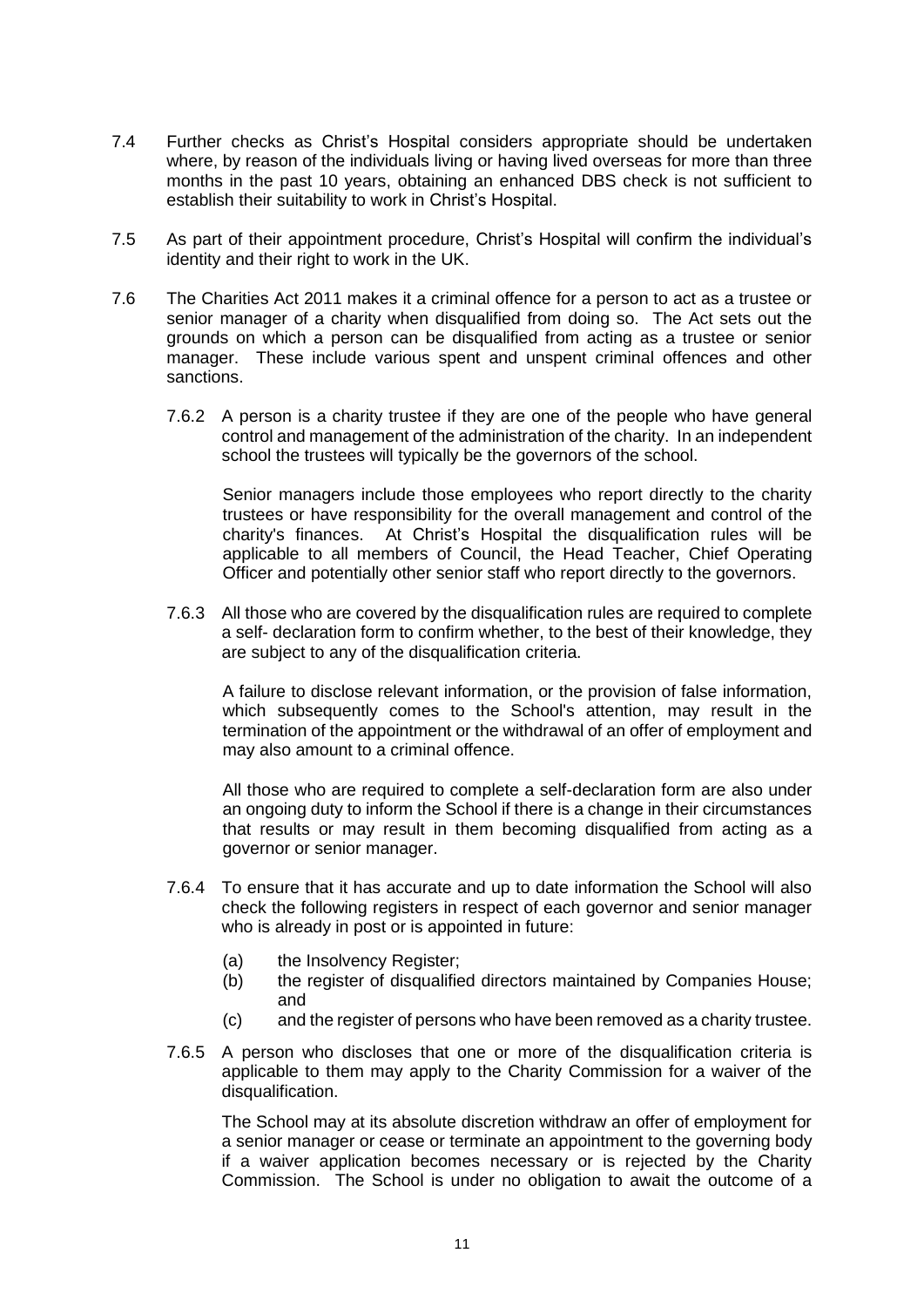Charity Commission waiver application before taking such action.

#### **8. Presentation Governors and Blue Fund representatives**

- 8.1 The nature of the role of Presentation/Donation Governor or Blue Fund Governor is that of a volunteer that allows for limited unsupervised access to pupils. As a consequence, the role is considered to be Regulated Activity and an enhanced disclosure with barring check is required.
- 8.2 Under the terms of the Blue Fund, only the elected Blue Fund Governor is allowed access to the pupil they are supporting.
- 8.3 For further information, please refer to 'A Guide for Donation Governors'

#### **9. Contractors**

- 9.1 Contractors who are working at Christ's Hospital on a long-term basis (Chartwells, CTS, et al) and are considered to be 'adopted contractors' will be subject to the same checks as all other staff (see section 3 above), with written confirmation supplied by the employing organisation. On successful completion of these checks, adopted contractor staff will have unsupervised access to children matching that of Christ's Hospital staff.
- 9.2 Where it is possible that the employees of other contractors will have unsupervised contact with children, Christ's Hospital has arrangements in place to ensure that DBS checks are undertaken by the employing contractor. Before a new individual starts work, Christ's Hospital should receive confirmation from the employing contractor that the required checks have been undertaken and make a check of photographic identification on their initial arrival of the employee at the premises. Christ's Hospital will keep records of employing contractor confirmations, to be available for inspection as per safeguarding guidance requirements. If a contractor is unable to undertake the DBS check themselves, Christ's Hospital may help the contractor to undertake vetting checks to ensure the individual's suitability.
- 9.3 If the individual is involved with the management of Christ's Hospital, their appointment is conditional upon the receipt of a satisfactory check confirming that the individual is not subject to a prohibition order issued by the Secretary of State.
- 9.4 Where contractors are self-employed and vetting checks are appropriate, Christ's Hospital may help the contractor to undertake vetting checks to ensure the individual's suitability.
- 9.5 Further details are contained in the Contractors' Policy.

### **10. Employees of third parties (visiting professionals)**

- 10.1 Individuals working at Christ's Hospital but employed by third parties (for example, psychologists, nurses, dentists, paramedic and other public sector staff) should have been checked by their employing organisation. It is not necessary for Christ's Hospital to see their disclosure as appropriate checks should have been carried out and should be confirmed in writing by the organisation. Christ's Hospital will however want to check identity when an individual arrives to ensure imposters do not gain access to children.
- 10.2 The same rules apply to CCF instructors, sports referees and equivalent professionals supplied by a central body. Student teachers (unless employed by Christ's Hospital)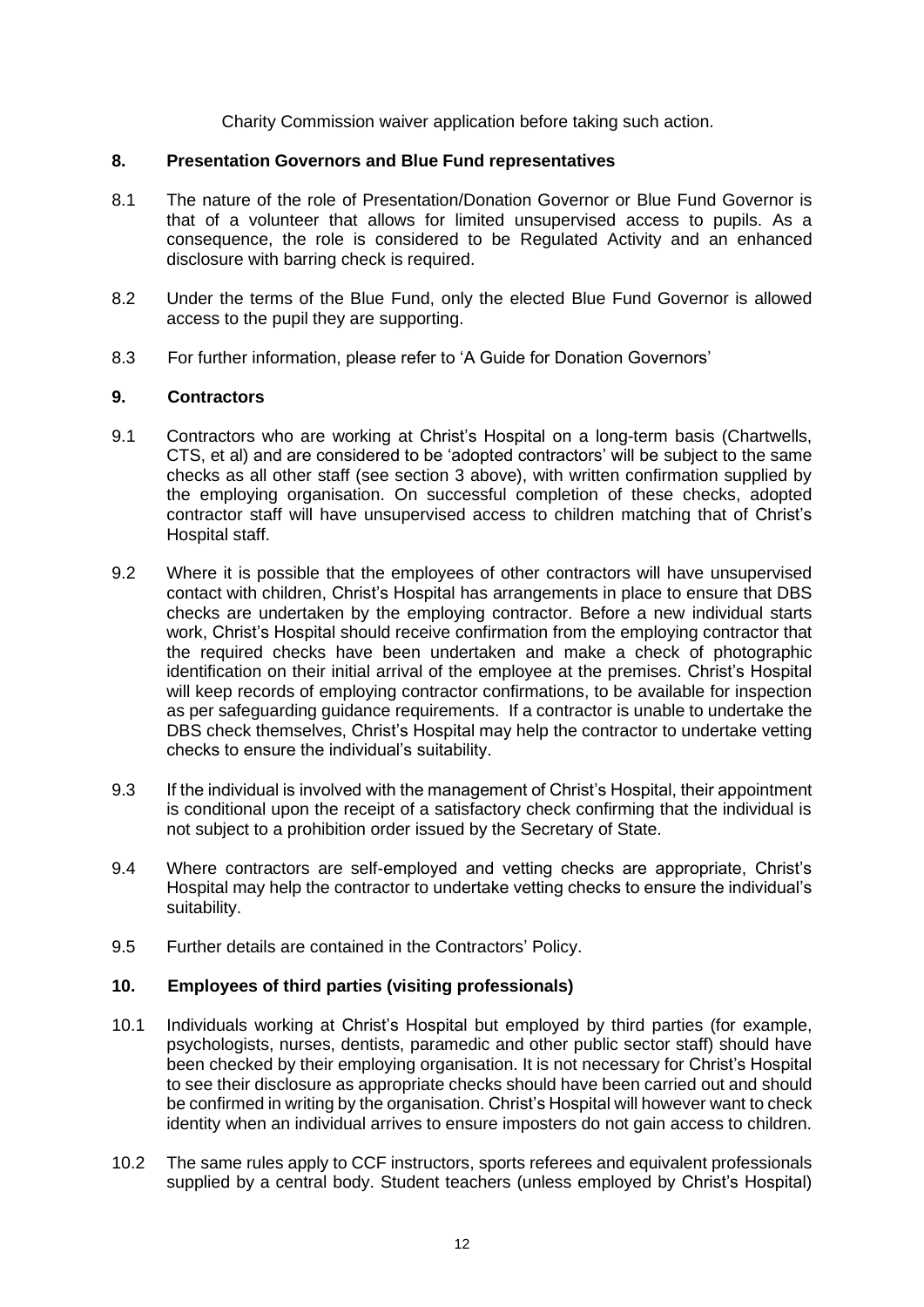will have been checked by the supplying university and so Christ's Hospital does not need to complete vetting checks, except for identity once confirmation of the university checks has been supplied to the HR department.

## **11. Agency staff**

- 11.1 For each assignment undertaken by an individual agency employee, Christ's Hospital will check with the relevant agency that the required checks have been carried out: CV/Application Form, medical fitness declaration, disqualification from childcare (where appropriate), identity, enhanced disclosure, right to work in the UK, barred list check, qualifications, overseas checks.
- 11.2 In addition, on behalf of Christ's Hospital, the line manager will carry out an identity check before the agency employee begins working.
- 11.3 This information will be recorded on the Single Central Register. It will show that all these checks have been carried out.
- 11.4 Before the agency employee can begin an assignment, Christ's Hospital must have sight of the member of staff's original criminal records disclosure certificate. Provided the employee has been working continuously for the agency in a school or FE college in a role that brought them regularly into contact with children or young people during a period which ended not more than three months before they are due to begin work at Christ's Hospital, the certificates must be no older than three years old. If employment has not been continuous, a new certificate would be needed.
- 11.5 To demonstrate their compliance with KCSIE, the agency will provide Christ's Hospital with notification confirming that the agency has completed all the required preengagement recruitment checks. If the agency does not have a proforma for supplying this information, Appendix I provides a template.

### **12 Visiting speakers**

- 12.1 In all cases, the Christ's Hospital Visiting Speakers Policy will apply to individuals who are invited to speak to pupils.
- 12.2 Appropriate vetting checks will be conducted on all visiting speakers.
- 12.3 Where the visiting speaker is engaged in Regulated Activity, they will be subject to the necessary vetting checks. See Volunteers.

### **13. Retention and security of disclosure information**

- 13.1 Christ's Hospital's policy on the retention and security of disclosure information is contained in a [separate policy.](http://intranet/HR/Employment%20Policies%20and%20Procedures/Criminal%20Records%20Checks%20Policy.doc)
- 13.2 Christ's Hospital complies with the provisions of the [DBS code of practice.](https://www.gov.uk/government/publications/dbs-code-of-practice)

## **14. Retention of records**

14.1 The data collected as part of the recruitment process will be confidential and will be processed in accordance with the General Data Protection Regulations 2018 for the purposes of staff selection.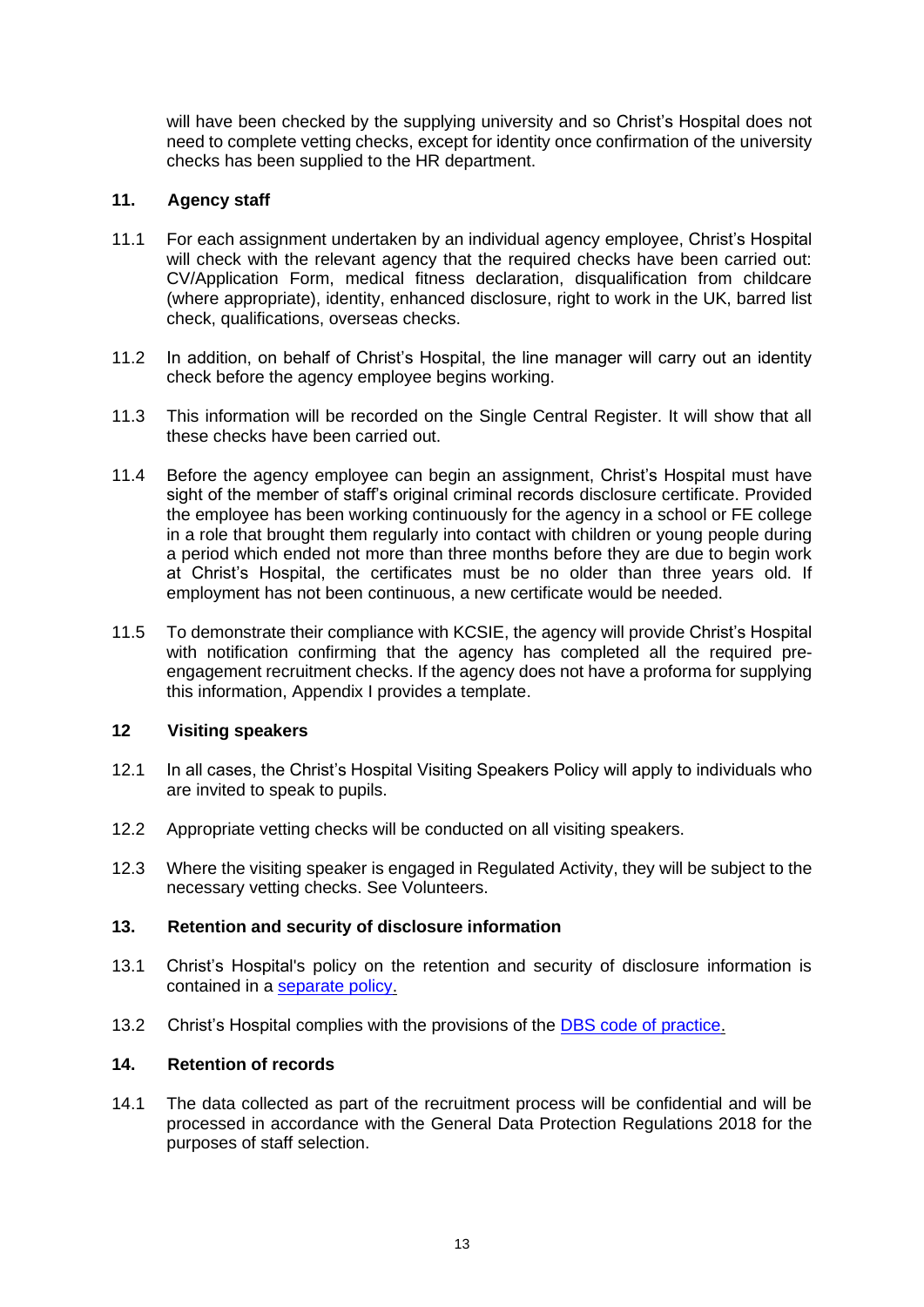- 14.2 If an applicant is appointed, Christ's Hospital will retain any relevant information provided on their application form (together with any attachments) on their personal file in the HR department.
- 14.3 If the application is unsuccessful, all documentation relating to the application will normally be confidentially destroyed after six months unless the applicant specifically requests Christ's Hospital to keep their details on file.
- 14.4 The records of those who leave will not be removed from the SCR until at least the end of that academic year.

### **15. Queries**

15.1 If an applicant has any queries about completion of the application form or any other matter concerning recruitment and selection then they may contact the HR Department.

#### **16. Offer stage**

- 16.1 Offers of employment can only made by the HR Department or:
	- for academic appointments, the Head Teacher/Deputy Head;
	- for support appointments, the Chief Operating Officer, or their direct reports;
	- for CHEL appointments, the CHEL Manager.
	- for BCS appointments, the General Manager or HR Manager
- 16.2 Offers of employment should be conditional offers, subject to the satisfactory completion of all pre-employment checks and references. All written offers will be drafted by the HR department and academic appointments will be signed by the Head Teacher.

#### **16.3 Start date**

- 16.3.1 A confirmed start date must not be agreed if any of the following are outstanding:
	- Confirmation of right to work in the UK
	- Provision of sufficient evidence of identity to satisfy the requirement of the DBS
	- Receipt of references;
	- Receipt of medical clearance;
	- Unaccounted gaps in the applicant's employment history
	- Any other outstanding paperwork that Christ's Hospital requires before employment can commence – e.g., evidence of qualifications
- 16.3.2 All new recruits will receive an appointment letter and terms and conditions of employment. Terms and conditions will vary depending on the nature of the role.

#### **16.4 Induction**

- 16.4.1 There will be an induction for all staff and volunteers newly appointed to include the following:
	- Mandatory attendance at safeguarding training and introduction to health and safety training
	- Introduction to the Designated Safeguarding Lead and the Compliance Officer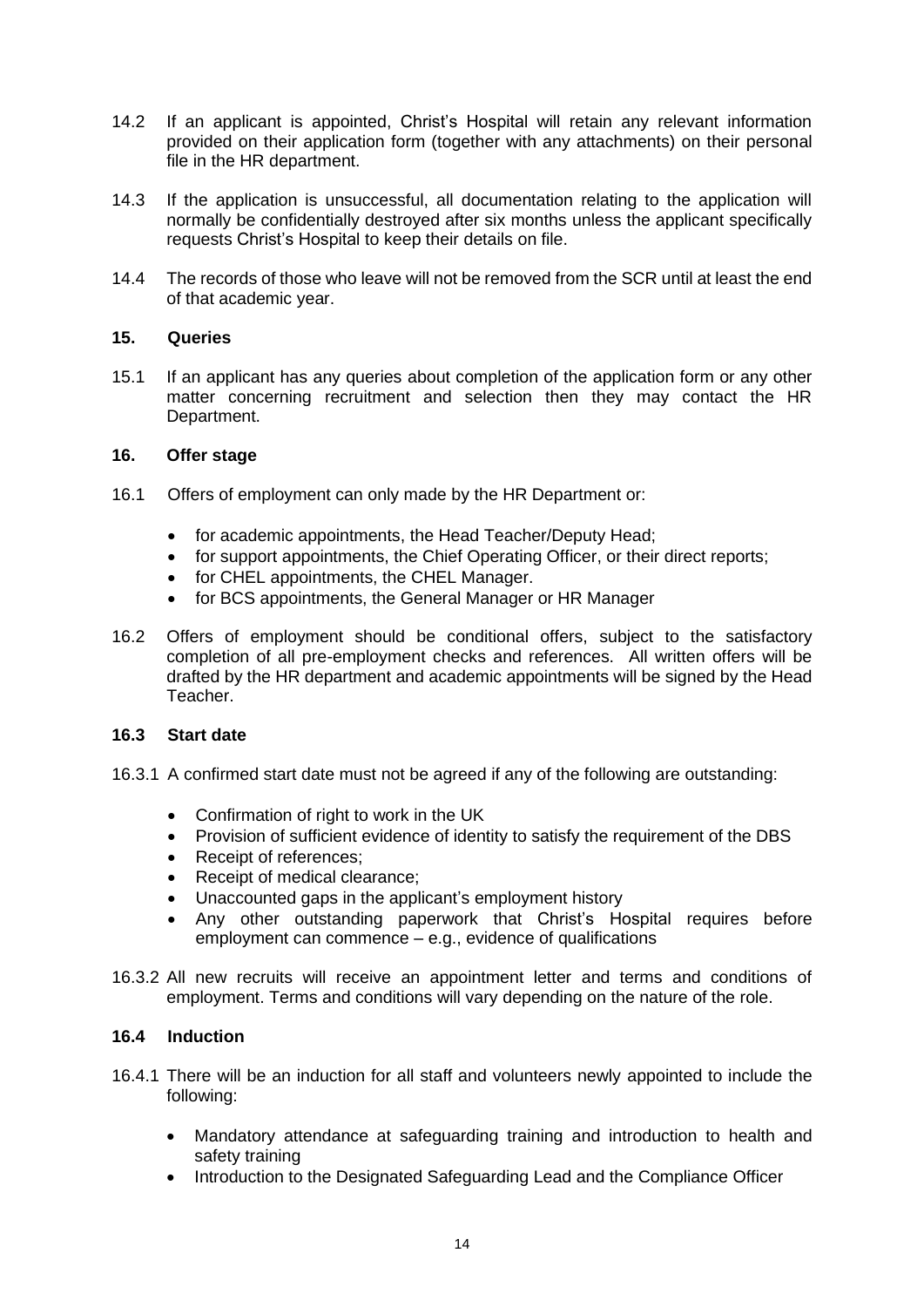- Receipt of Christ's Hospital policies in relation to safeguarding and promoting the welfare of children
- Communication of the Christ's Hospital standards of conduct and behaviour carried out by the line manager within the first week of employment
- Provision of a copy of Part 1 of the most recent Keeping Children Safe in Education guidance
- 16.5 Please note any failure to follow the safer recruitment process may result in disciplinary action being taken.

### **17. Document reference guide:**

- a. Independent Schools Inspectorate  $-$  (ISI) Commentary on the Regulatory Requirements (September 2017)
- b. Boarding Schools National Minimum Standards (revised April 2015) Standard 14:- Staff Recruitment and checks on other Adults – The NMS
- c. The Independent Schools Standards and Regulations (revised September 2017) Part 3, paras 7 and 8 (Safeguarding) and Part 4 (Suitability of staff, supply staff and proprietors) – the ISSR
- d. Safeguarding Children and Safer Recruitment in Education. Every Child Matters published November 2006
- e. Keeping Children Safe In Education Statutory Guidance For Schools and Colleges – September 2021
- f. DBS Guidelines and Code of Practice

### **Version Control**

| <b>Version</b> | <b>Date</b> | Author/<br><b>Reviewer</b> | <b>Changes</b>                                                                                           | <b>Next</b><br><b>Review</b><br>Date | <b>Approved By</b>                          |
|----------------|-------------|----------------------------|----------------------------------------------------------------------------------------------------------|--------------------------------------|---------------------------------------------|
| Ver 4.7        | Aug 2018    | Phil Sharp                 | Revised title and updates following<br>the publication or revised statutory<br>quidance                  | Dec 2021                             | Phil Sharp                                  |
| Ver 4.8        | Aug 2019    | Liz Heyburn                | Minor updates to nomenclature and<br>other language and to reflect changes<br>to statutory guidance      | Dec 2022                             | Liz Heyburn/<br>Amie Plummer/<br><b>JNC</b> |
| Ver 4.9        | Aug 2020    | Liz Heyburn                | Updated to reflect publication of new<br><b>KCSIE</b> documentation                                      | Aug 2023                             | Liz Heyburn/<br>Amie Plummer                |
| Ver<br>4.10    | Jan 2022    | Liz Heyburn                | Updated to reflect publication of new<br>KCSIE documentation and other<br>changes to statutory quidance. | Aug 2023                             | Jacqui<br>Duggan/Liz<br>Heyburn             |